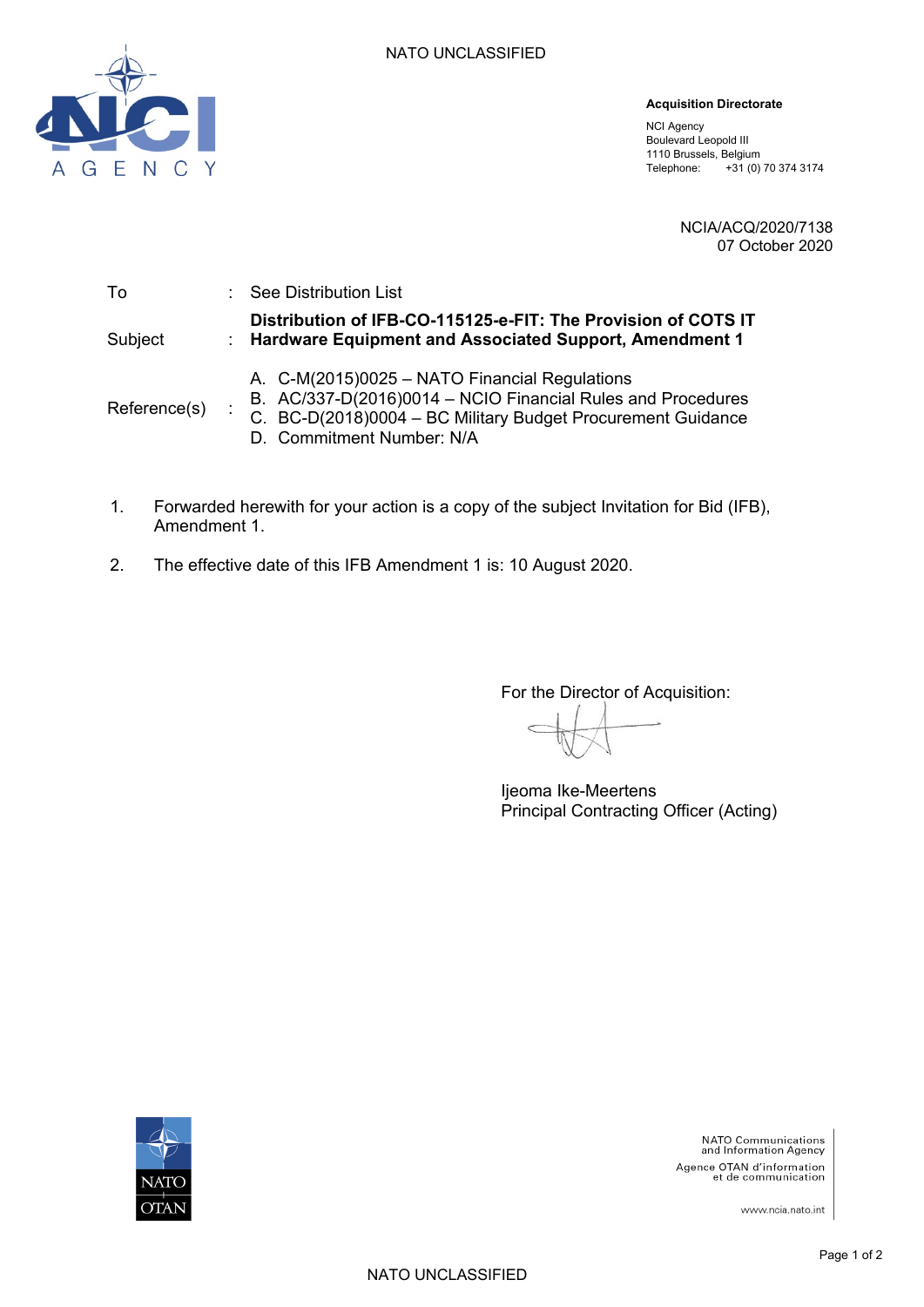

### **Distribution List**

#### **NATO Delegations (Attn: Representative to the Budget Committee)**

Albania Belgium Bulgaria Canada Croatia Czech Republic **Denmark** Estonia France **Germany** Greece Hungary Iceland Italy Latvia Lithuania Luxembourg Montenegro The Netherlands North Macedonia Norway Poland Portugal Romania Slovakia Slovenia Spain **Turkey** United Kingdom United States

#### **NATO HQ**

#### **Budget Committee Secretariat**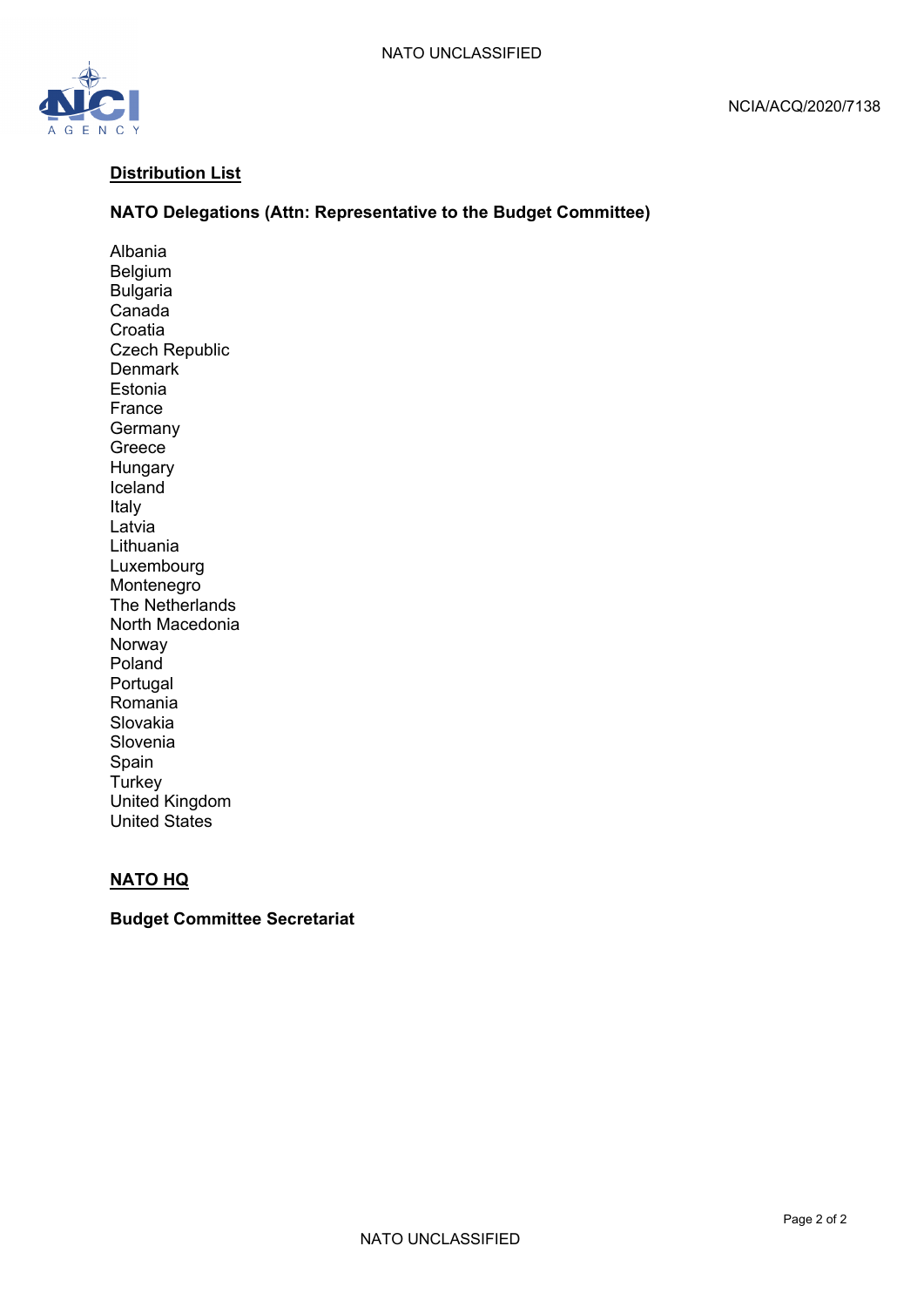

**Acquisition Directorate**

Boulevard Léopold III B-1110 Brussels, Belgium

> NCIA/ACQ/2020/6976 10 August 2020

To : Distribution List

Subject : **AMENDMENT 1 TO INVITATION FOR BID – IFB-CO-115125-e-FIT**

## **The Provision of COTS IT Hardware Equipment and Associated Support**

- Reference(s) : A. NCIA/ACQ/2020/6346 Notification of Intent for IFB-CO-115125-e-FAST, and subsequent Amendment 1, original dated 27 March 2020
	- B. C-M(2015)0025 NATO Financial Regulations
	- C. AC/337-D(2016)0014 NCIO Financial Rules and Procedures D. BC-D(2018)0004 – BC Military Budget Procurement Guidance
	- E. C-M(2002)49 NATO Security Policy
	- F. NCI Agency Invitation for Bid (IFB), NCIA/ACQ/2020/6744, dated 6 July 2020

Dear Madam/Sir,

- **1.** The purpose of this Amendment 1 is to extend the Bid Closing Date of this IFB from 18 September 2020 to **12:00 hours (Brussels Time) on Friday 9 October 2020**.
- **2.** A further amendment will be sent out shortly to provide responses to Clarification Requests received on this IFB.
- **3.** All other IFB documents remain unchanged from their original version as issued on 6 July 2020.
- **4.** This Invitation for Bid and any Amendment thereto remains the property of the NCI Agency and shall be protected in accordance with the applicable national security regulations.
- **5.** This Invitation for Bid does not constitute either a financial or contractual commitment at this stage.
- **6.** Prospective Bidders are advised that the NCI Agency reserves the right to cancel, withdraw, or suspend this IFB at any time in its entirety and bears no liability for bid preparation costs incurred by firms or any other collateral costs if bid cancellation, withdrawal, or suspension occurs.
- **7.** The NCI Agency point of contact for all information concerning this IFB is:



Werner Goos, Contracting Officer - Contractor E-mail: IFB-CO-115125-e-FIT@ncia.nato.int

> NATO Communications and Information Agency

Agence OTAN d'information et de communication

www.ncia.nato.int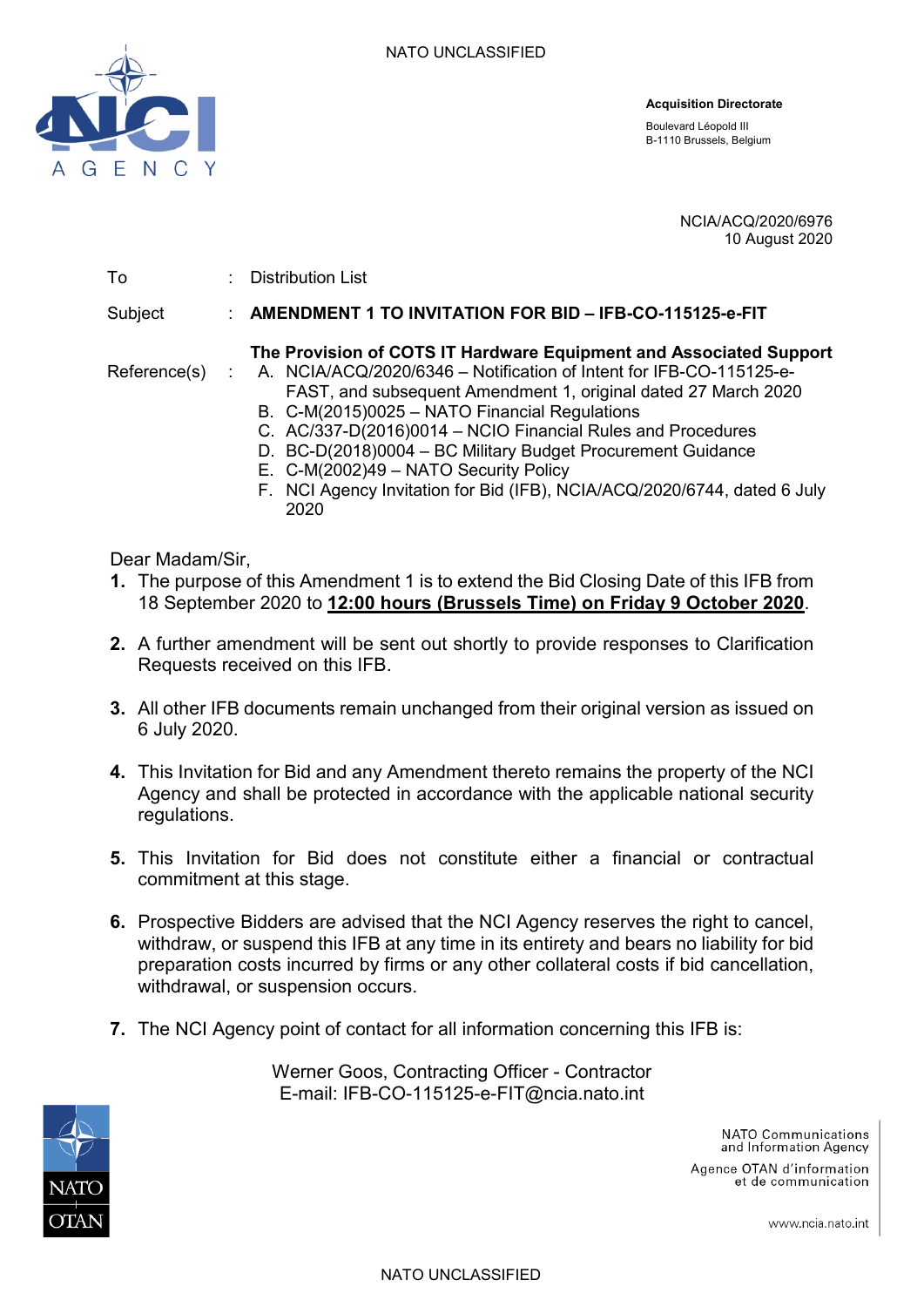On behalf of the Director of Acquisition,

 $\epsilon$ 

Ijeoma Ike-Meertens Senior Contracting Officer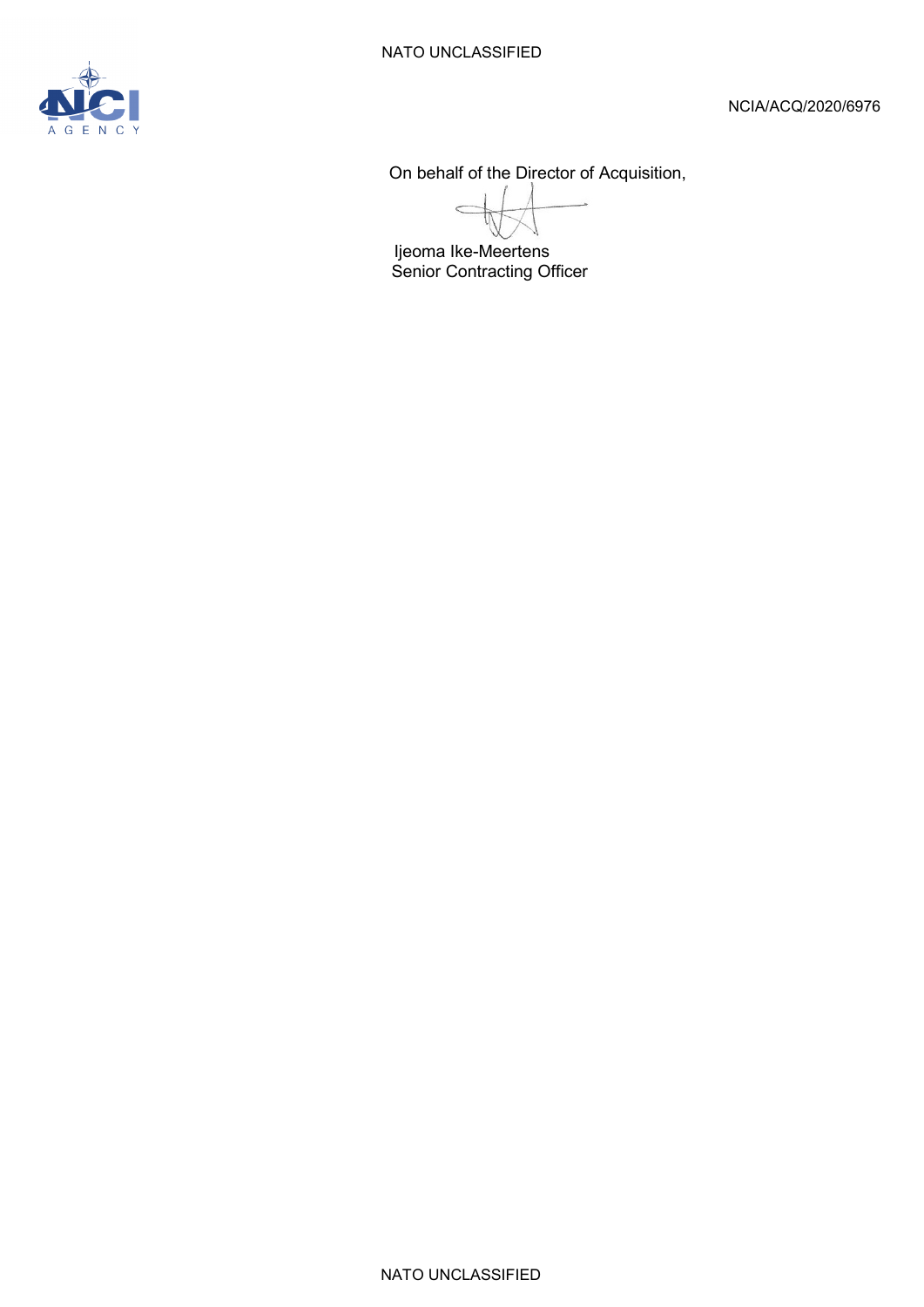

# **Distribution List**

# **NATO Delegations (Attn: Budget Committee Members):**

Albania Belgium Bulgaria Canada **Croatia** Czech Republic **Denmark Estonia** France **Germany** Greece **Hungary** Iceland Italy Latvia Lithuania Luxembourg Montenegro The Netherlands Norway Poland Portugal Romania Slovakia Slovenia Spain **Turkey** United Kingdom United States Belgium Ministry of Economic Affairs

## **Embassies in Brussels (Attn: Commercial Attaché):**

Albania Bulgaria Canada **Croatia** Czech Republic **Denmark** Estonia France **Germany** Greece **Hungary**